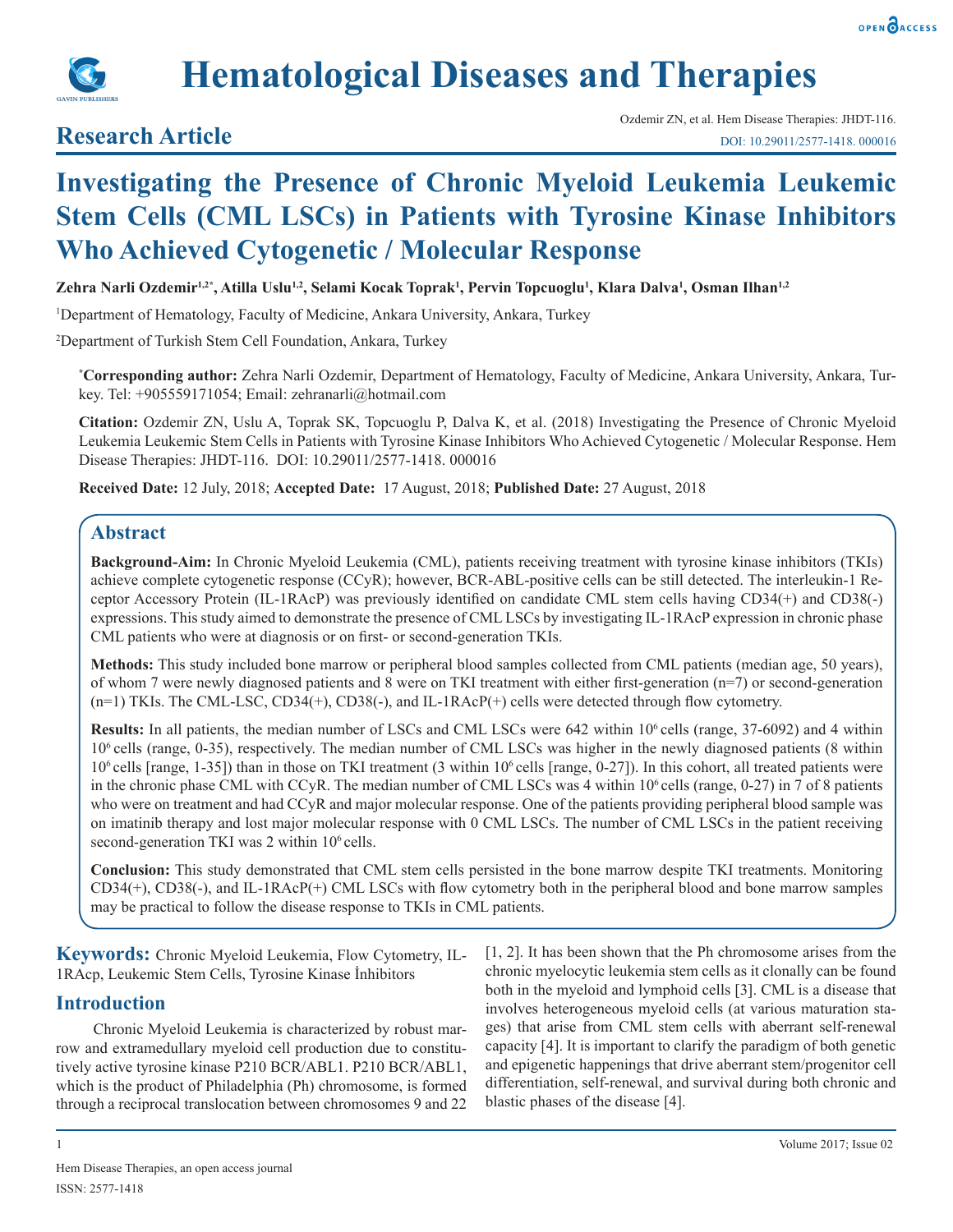**Citation:** Ozdemir ZN, Uslu A, Toprak SK, Topcuoglu P, Dalva K, et al. (2018) Investigating the Presence of Chronic Myeloid Leukemia Leukemic Stem Cells in Patients with Tyrosine Kinase Inhibitors Who Achieved Cytogenetic / Molecular Response. Hem Disease Therapies: JHDT-116. DOI: 10.29011/2577-1418. 000016

Previous studies have suggested that quiescent CML leukemic stem cells (LSCs) are resistant to therapies targeting rapidly dividing cells [5, 6]. CML patients in deep molecular response (MR), which is defined as a  $\geq$ 4-log reduction (MR<sup>4</sup>) or a  $\geq$ 4.5-log reduction (MR<sup>4.5</sup>) with undetectable BCR-ABL1 transcripts, may have sustained MR after TKI withdrawal. On the other hand, MR<sup>4.5</sup> has been defined as a novel molecular predictor for long-term outcome and survival in CML patients [7]; in the STOP second-generation (2G)-TKI study, 43.3% of the patients reported to experience a molecular relapse after TKI withdrawal [8]. Well-established predictive criteria to maintain treatment-free remission in CML are still missing. Molecular relapse probably occurs due to residual quiescent TKI-resistant LSCs that are not easily detectable by flow cytometry.

Interleukin-1 Receptor Accessory Protein (IL-1RAcP), which is a co-receptor for İnterleukin (IL)-1 and IL-33 receptors, was previously identified on candidate CML stem cells having CD34(+) and CD38(-) expressions [9]. Considering that IL-1RAcP may be a promising novel therapeutic target for cellular therapies and therapeutic antibodies against the CML stem cells, the present study aimed to demonstrate the presence of CML LSCs in chronic phase CML patients who were at diagnosis or on first- or second-generation TKIs by investigating IL-1RAcP expression.

#### **Methods**

The present study included bone marrow or peripheral blood samples collected from CML patients (median age, 50 years) at Ankara University Faculty Of Medicine, Hematology Department between 2013 and 2015, of whom 7 were newly diagnosed patients and 8 were on TKI treatment with either first-generation (n=7) or second-generation (n=1) TKIs. This study was approved by the Local Ethics Committee and conducted in accordance with the Declaration of Helsinki. Informed consents of the patients were also obtained.

Bone marrow or peripheral blood samples of the patients were collected into EDTA containing tubes and analyzed within 4 hours of collection. In order to potentially detect CML-LSC, CD34(+), CD38(-), and IL-1RAcP(+) cells were selected from the CD34 $(+)$  cell population. In summary,  $2x10<sup>6</sup>$ cells/sample were incubated with 10 µL of anti-human-IL-1RAcP-Biotin. After 30 minutes of incubation with this monoclonal antibody, 10  $\mu$ L of other antibodies [CD45-PC5.5, CD34-APC, and CD38-FITC (Beckman Coulter, Navios, USA)] and the secondary antibody (Streptavidin-PE; R&D systems) were added to the tube and incubated for an additional 20 minutes at room temperature. Upon a lysis step of 10 minutes with Optlyse C, the cells were washed for 2 times (5 minutes each at 300×g) with Phosphate Buffered Saline (PBS) and then re-suspended in 500 µL of PBS. The acquisition of the cells was performed using the Navios Flow cytometer (3

laser-10 color, Beckman Coulter). Upon the daily checks of the instrument, 10<sup>6</sup> cells for each sample were acquired and the collected data was analyzed using the Kaluza software (Beckman Coulter, Navios, USA). After the selection of IL-1RAcP (+) cells within the CD34(+) cell population and these cells were also checked for CD38 expression. The CD34(+), IL-1RAcP (+), and CD38(-) cells were accepted as CML LSCs (Figure 1).



**Figure 1:** Determination of chronic myeloid leukemia (CML) leukemic stem cells (LSCs) by flow cytometry: Upon elimination of red blood cells, the CD34(+) cells were selected from the  $CD45(+)$ white blood cells (WBCs) (M). The IL-1RAcP(+) cells within the CD34(+) cells were checked for CD38 expression. The CD34(+), IL-1RAcP(+), and CD38(-) cells are accepted as CML LSCs.

#### **Results**

The general characteristics and flow cytometry findings of the patients included in the present study  $(n=15)$  are presented in (Table 1). In all patients, the median number of LSCs was 642 within 10<sup>6</sup> cells (37-6092) and the median number of CML LSCs was  $4$  within  $10<sup>6</sup>$  cells (range, 0-35). As expected, the median number of CML LSCs was found to be higher in the newly diagnosed patients; 8 within  $10^6$  cells [range, 1-35]) and 3 within  $10^6$  cells [range, 0-27], respectively. In this cohort, all treated patients were in the chronic phase CML with complete cytogenetic response (CCyR). The median number of CML LSCs was 4 (range, 0-27) in 7 of 8 patients who were on treatment and had CCyR and major molecular response (MMR). One of the patients from whom peripheral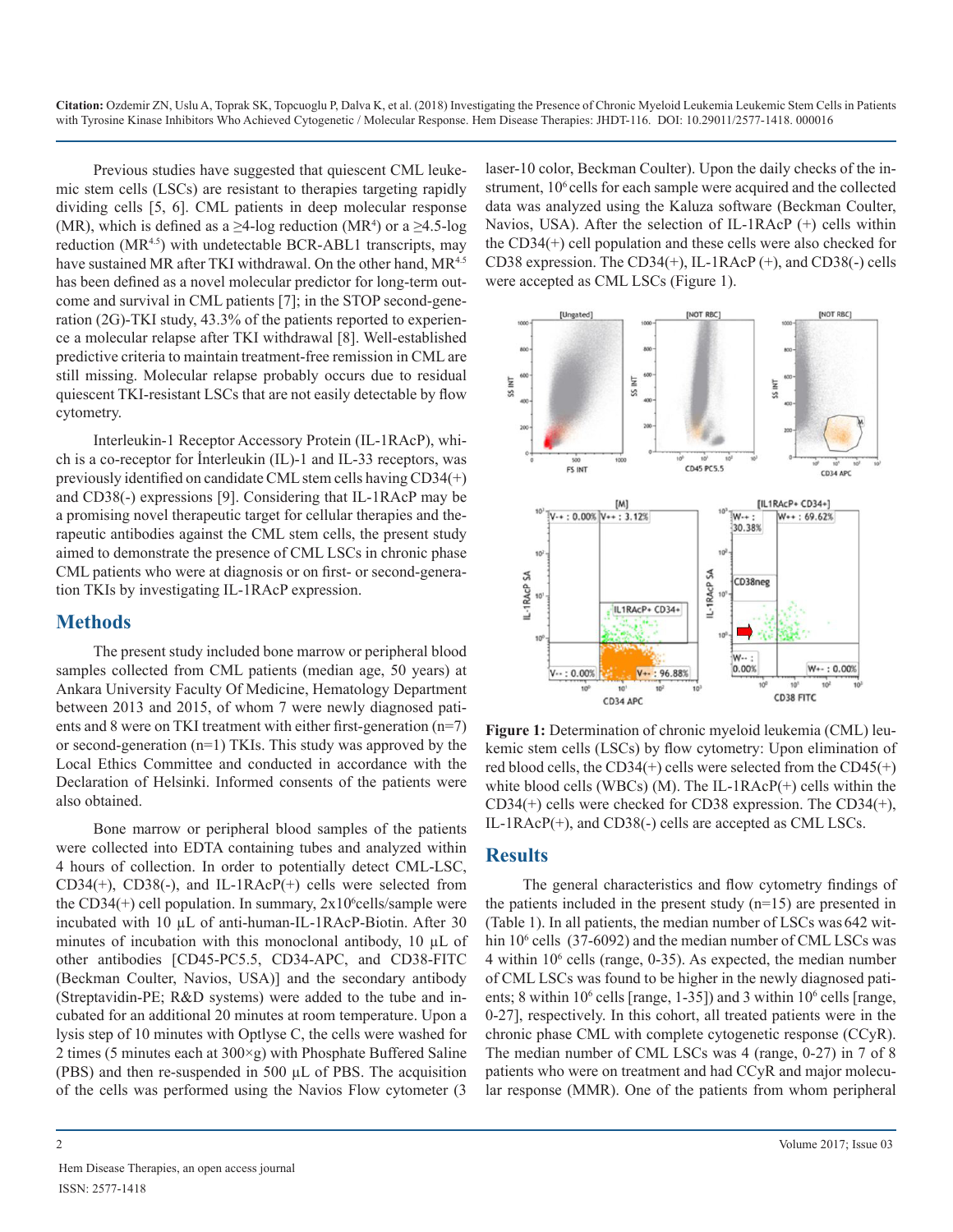**Citation:** Ozdemir ZN, Uslu A, Toprak SK, Topcuoglu P, Dalva K, et al. (2018) Investigating the Presence of Chronic Myeloid Leukemia Leukemic Stem Cells in Patients with Tyrosine Kinase Inhibitors Who Achieved Cytogenetic / Molecular Response. Hem Disease Therapies: JHDT-116. DOI: 10.29011/2577-1418. 000016

blood was drawn was on imatinib therapy (400 mg/per day) and lost MMR with 0 CML LSCs. The number of CML LSCs in the patient receiving second-generation TKI was 2 within 10<sup>6</sup> cells and clinically, there was no difference in disease progress of this patient.

|                                                                                                                                                                          | <b>CML</b> patients<br>$(n=15)^1$    |
|--------------------------------------------------------------------------------------------------------------------------------------------------------------------------|--------------------------------------|
| <b>Characteristics</b>                                                                                                                                                   |                                      |
| Age, years                                                                                                                                                               | 50 (25-79)                           |
| Patients on $1st/2nd$ -generation TKIs                                                                                                                                   | 7/1                                  |
| <b>Findings of FCM</b>                                                                                                                                                   |                                      |
| Number of LSCs                                                                                                                                                           | 642 within 10 <sup>6</sup> (37-6092) |
| Number of CML LSCs $(n=15)$                                                                                                                                              | 4 within $106$ cells $(0-35)$        |
| Number of CML LSCs in                                                                                                                                                    |                                      |
| Patients on treatment $(n=8)$                                                                                                                                            | 3 within $106$ cells $(0-27)$        |
| Newly diagnosed patients<br>$(n=7)$                                                                                                                                      | 8 within $10^6$ cells $(1-35)$       |
| <sup>1</sup> All treated patients were in the chronic phase CML with complete<br>cytogenetic response.<br>CML, chronic myeloid leukemia; TKI, tyrosine kinase inhibitor; |                                      |

**Table 1:** General characteristics and flow cytometry findings of the patients Data are presented as median (minimum-maximum) or number/ number, where appropriate.

FCM, flow cytometry; LSCs, leukemic stem cells.

#### **Discussion**

The present study aimed to evaluate blood circulating and bone marrow LSCs at diagnosis and during TKI treatment in CML patients who even had CCyR. Accordingly, by analyzing IL-1- RAcP expression on the CD34(+) CD38(-) CML, it was demonstrated that the newly diagnosed CML patients had CML-specific IL-1RAcP(+) LSCs and that CML LSCs were also present in the patients on the first- or second-generation TKIs even they were in sustained MMR. In their study, Bocchia et al. [10]. reported that there was no correlation between the type of TKI and the persistence of circulating LSCs and between the burden of PB CD26(+) LSCs and the depth of MR expressed as BCR-ABL1IS ratio or as MR categories. We suggested that flow cytometry performed for CD34(+), CD38(-), and IL-1RAcP(+) LSCs appeared feasible and suitable for monitoring residual stem cells in CML, for which predictive cut-off value for residual LSCs is an unmet need. Researchers try to fill the gap in determining the threshold value of residual CML stem or progenitor cells to predict disease clinical course. Stem Cell Monitoring for CML Patients Undergoing Nilotinib Therapy (NCT02353728) is one of the continuous clinical trials that may answer these issues.

Although the present study was conducted in a small CML

cohort, its results are promising in developing treatments, particularly cellular therapies targeting the CML stem cells, which are likely to provide cure in CML. Targeting LSC expressing IL-1RAcP protein with chimeric antigen receptor (CAR)-T cell (NCT02842320) is an ongoing clinical trial and its results are highly anticipated.

Approximately 10% to 20% of all CML patients with MR<sup>4.5</sup> are initiated to dose de-escalation and/or are discontinued from the treatment and 50% of these patients experiences relapse within 12 months [11,12]. Deeper MR obtained from the peripheral blood of CML patients is not predictive for treatment free response. In the present study, one of our patients in whom the measurements were performed from the peripheral blood sample lost MR with 0 CML LSCs. We are in the opinion that although CML LSCs could not be detected in the peripheral blood, bone marrow was still harboring residual quiescent LSCs. Deeper MR obtained from the bone marrow can prognosticate the eradication of CML LSCs [22].

Autophagy is an adaptive survival mechanism involved in degradation of intracellular material by lysosomal pathway in response to cellular stress such as nutrient deprivation or caloric restriction [13]. Previous studies have proved that impairment in autophagy has a role in the initiation and development of leukemia as well as in oncoprotein stabilization in preleukemic cells in order to maintain oncogenic fusion proteins such as PML-RARA or BCR-ABL that can be degraded in autophagic vesicles [14-17]. Ianniciello et al, [18]. reported that CML progenitor cells required autophagy to survive in hypoxia-induced dormancy status. However, inhibition of autophagy is a novel strategy to overcome TKI resistance; TKI treatment may cause induction of autophagy in CML LSCs and this cause the CML stem cells to never be eradicated [19]. In the present study, the median number of CML LSCs in the patients on TKI treatment was 3 (range, 0-27); this result may be attributed to the hypothesis of induction of autophagy in CML LSCs with TKI treatment.

Interleukin-1 receptor accessory protein is emerging as a new therapeutic target due to being a surface molecule persistently overexpressed across myeloid malignancies particularly in CML [20] and in various subtypes of acute myeloid leukemia [21]. Therapeutic antibodies for blocking the intracellular signals from the IL-1RAcP target molecule and antibody-dependent cellular cytotoxicity against IL1-RAcP expressing tumor cells are the current topics for solid tumors in clinical trials (NCT03267316). It has been claimed that anti IL-1RAcP antibodies stimulates natural killer cells to attack cancer cells. We are in the opinion that the concept of antibody-mediated cytotoxicity of CML stem cells expressing IL-1RAcP may also have the synergistic effect with TKIs.

### **Conclusion**

Advances in CML therapy with TKIs have led to significant imp-